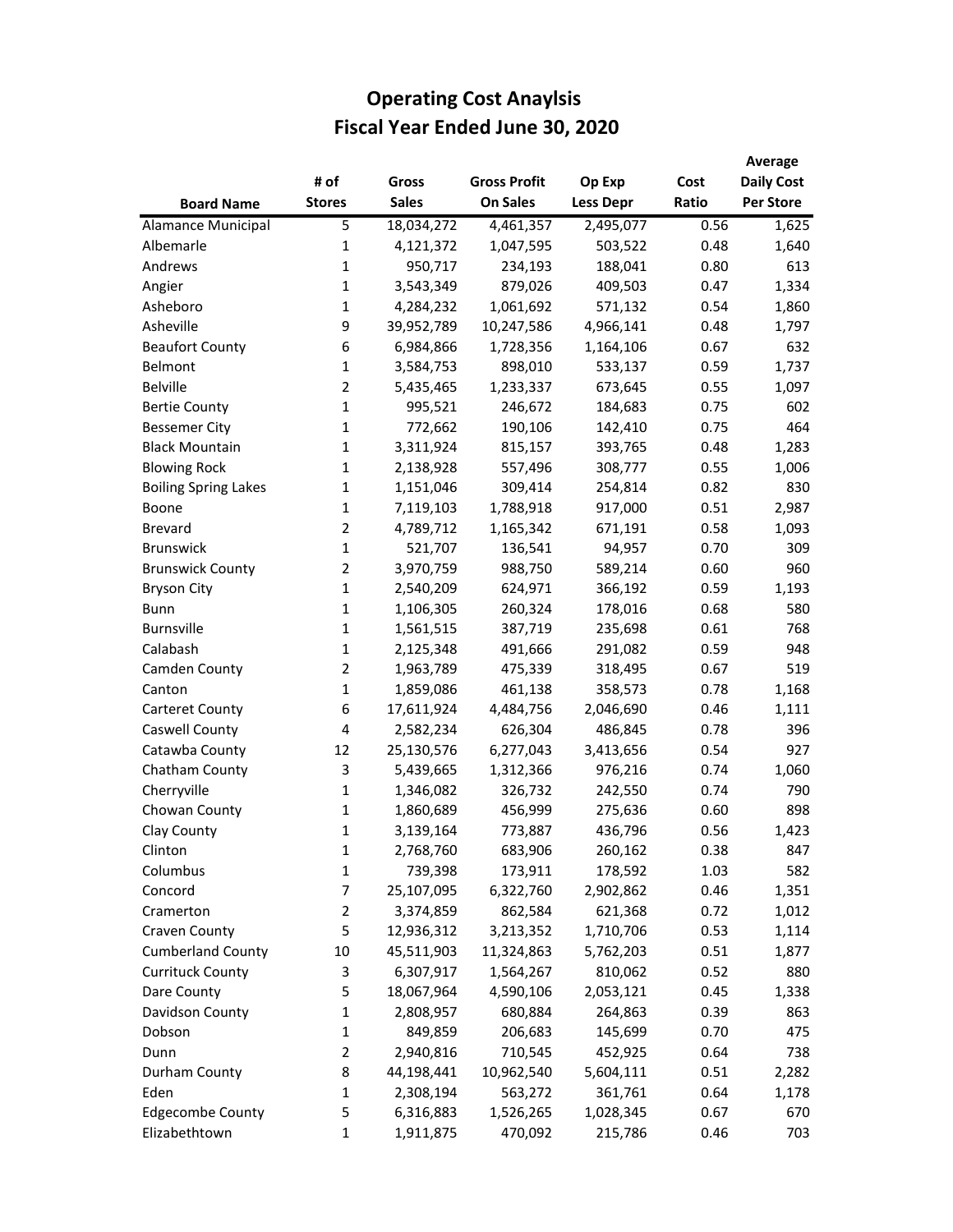|                         |                |              |                     |                  |       | Average           |
|-------------------------|----------------|--------------|---------------------|------------------|-------|-------------------|
|                         | # of           | <b>Gross</b> | <b>Gross Profit</b> | Op Exp           | Cost  | <b>Daily Cost</b> |
| <b>Board Name</b>       | <b>Stores</b>  | <b>Sales</b> | <b>On Sales</b>     | <b>Less Depr</b> | Ratio | <b>Per Store</b>  |
| Fairmont                | 1              | 881,534      | 222,651             | 216,697          | 0.97  | 706               |
| Fletcher                | $\mathbf{1}$   | 2,905,672    | 715,072             | 436,991          | 0.61  | 1,423             |
| <b>Forest City</b>      | $\mathbf{1}$   | 2,795,561    | 716,406             | 407,700          | 0.57  | 1,328             |
| Franklin                | 1              | 3,268,855    | 798,271             | 678,606          | 0.85  | 2,210             |
| Franklinton             | 1              | 1,679,987    | 409,567             | 242,541          | 0.59  | 790               |
| Gastonia                | 5              | 13,789,381   | 3,374,349           | 1,821,584        | 0.54  | 1,187             |
| <b>Gates County</b>     | $\overline{2}$ | 990,228      | 244,447             | 168,446          | 0.69  | 274               |
| Gibsonville             | $\mathbf{1}$   | 1,638,178    | 407,352             | 241,373          | 0.59  | 786               |
| <b>Granite Falls</b>    | $\mathbf{1}$   | 1,592,164    | 403,561             | 225,755          | 0.56  | 735               |
| <b>Granville County</b> | $\overline{2}$ | 5,299,785    | 1,294,716           | 724,390          | 0.56  | 1,180             |
| <b>Greene County</b>    | $\overline{2}$ | 1,144,555    | 283,979             | 208,038          | 0.73  | 339               |
| Greensboro              | 15             | 58,313,777   | 14,552,408          | 7,376,506        | 0.51  | 1,602             |
| <b>Halifax County</b>   | 5              | 6,802,110    | 1,663,162           | 1,023,063        | 0.62  | 666               |
| Hamlet                  | 1              | 1,570,484    | 374,769             | 232,742          | 0.62  | 758               |
| Hendersonville          | 3              | 8,854,456    | 2,247,538           | 1,493,810        | 0.66  | 1,622             |
| Hertford                | 1              | 1,344,972    | 336,428             | 230,661          | 0.69  | 751               |
| <b>Hertford County</b>  | 3              | 2,875,305    | 656,440             | 510,277          | 0.78  | 554               |
| <b>High Country</b>     | $\mathbf{1}$   | 4,061,584    | 1,016,949           | 521,103          | 0.51  | 1,697             |
| <b>High Point</b>       | 6              | 22,340,539   | 5,703,229           | 2,900,761        | 0.51  | 1,575             |
| Highlands               | $\mathbf{1}$   | 2,267,062    | 573,356             | 379,185          | 0.66  | 1,235             |
| <b>Hoke County</b>      | $\overline{2}$ | 3,364,576    | 816,416             | 485,657          | 0.59  | 791               |
| <b>Hyde County</b>      | $\overline{2}$ | 722,239      | 183,749             | 154,077          | 0.84  | 251               |
| <b>Indian Trail</b>     | $\mathbf{1}$   | 5,252,458    | 1,323,494           | 709,431          | 0.54  | 2,311             |
| Jackson County          | $\overline{2}$ | 5,635,288    | 1,435,417           | 634,214          | 0.44  | 1,033             |
| Johnston County         | 9              | 22,004,216   | 5,362,142           | 2,956,626        | 0.55  | 1,070             |
| Jones County            | $\overline{2}$ | 1,198,448    | 294,775             | 229,161          | 0.78  | 373               |
| Kenansville             | $\mathbf{1}$   | 642,823      | 157,031             | 117,388          | 0.75  | 382               |
| Kings Mountain          | 1              | 2,205,818    | 535,255             | 336,874          | 0.63  | 1,097             |
| Lake Lure               | 1              | 1,067,115    | 279,687             | 250,437          | 0.90  | 816               |
| Lake Waccamaw           | 1              | 638,247      | 151,488             | 85,249           | 0.56  | 278               |
| Laurel Park             | $\mathbf{1}$   | 1,660,017    | 410,603             | 272,631          | 0.66  | 888               |
| Lenoir City             | 2              | 4,240,709    | 1,062,610           | 536,696          | 0.51  | 874               |
| Lenoir County           | 3              | 5,522,133    | 1,369,265           | 754,466          | 0.55  | 819               |
| Lexington               | $\overline{2}$ | 5,619,027    | 1,375,496           | 588,277          | 0.43  | 958               |
| Liberty                 | 1              | 1,131,323    | 280,824             | 180,234          | 0.64  | 587               |
| Lillington              | 1              | 2,367,700    | 577,313             | 321,950          | 0.56  | 1,049             |
| Lincoln County          | $\overline{2}$ | 5,545,844    | 1,417,540           | 597,964          | 0.42  | 974               |
| Lincolnton              | $\overline{2}$ | 3,274,989    | 795,137             | 602,109          | 0.76  | 981               |
| Locust                  | $\mathbf{1}$   | 2,700,591    | 672,423             | 429,205          | 0.64  | 1,398             |
| Louisburg               | $\mathbf{1}$   | 2,138,052    | 522,768             | 309,759          | 0.59  | 1,009             |
| Lumberton               | $\overline{2}$ | 5,077,960    | 1,276,160           | 730,667          | 0.57  | 1,190             |
| Madison                 | 1              | 1,914,830    | 473,147             | 293,032          | 0.62  | 955               |
| Maggie Valley           | $\overline{2}$ | 2,999,270    | 724,415             | 496,320          | 0.69  | 808               |
| Marion                  | $\overline{2}$ | 3,512,331    | 854,572             | 464,441          | 0.54  | 756               |
| Marshville              | $\mathbf{1}$   | 1,042,423    | 251,608             | 199,883          | 0.79  | 651               |
| <b>Martin County</b>    | $\overline{2}$ | 2,753,816    | 685,106             | 430,743          | 0.63  | 702               |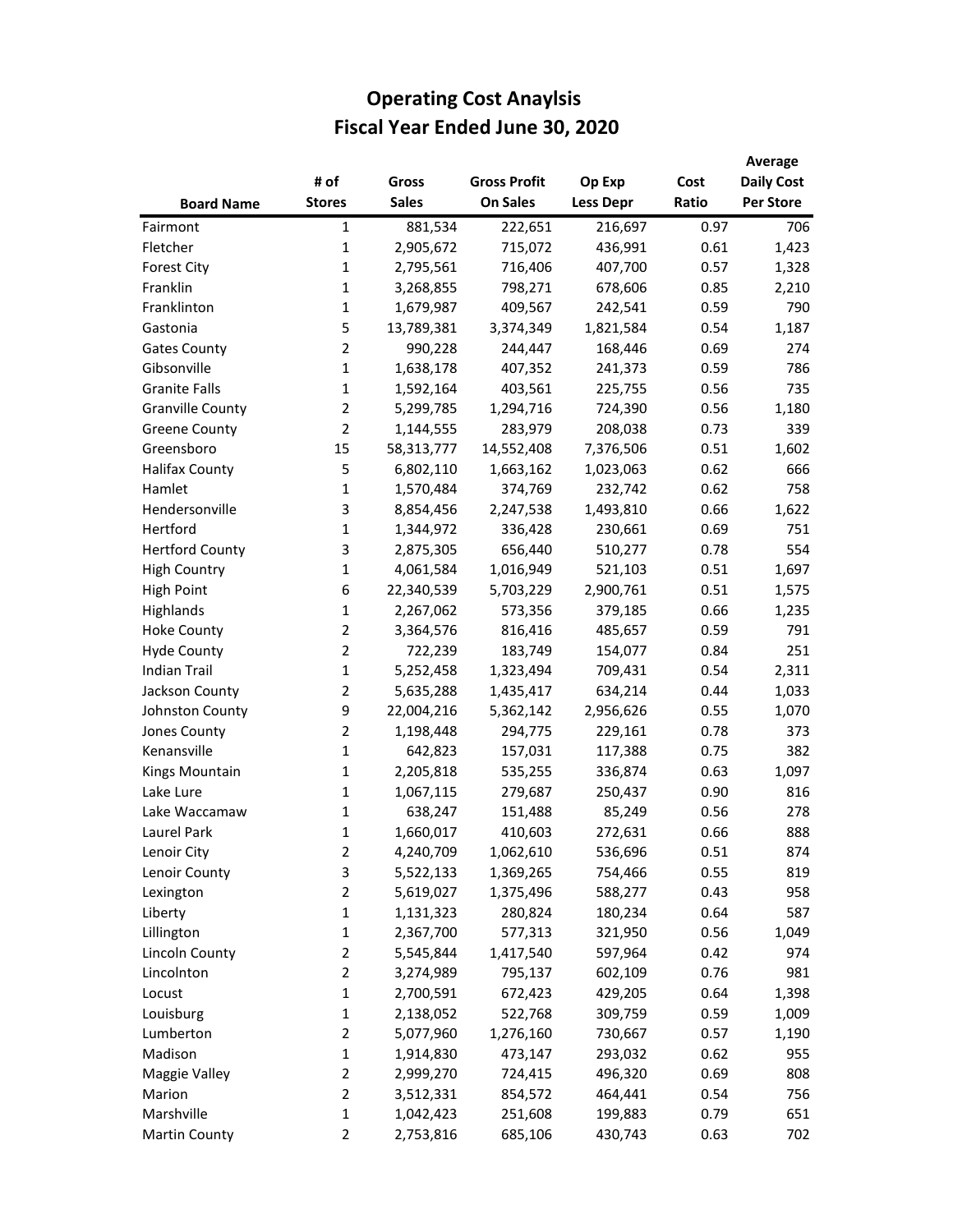|                           |                |              |                     |                  |       | Average           |
|---------------------------|----------------|--------------|---------------------|------------------|-------|-------------------|
|                           | # of           | Gross        | <b>Gross Profit</b> | Op Exp           | Cost  | <b>Daily Cost</b> |
| <b>Board Name</b>         | <b>Stores</b>  | <b>Sales</b> | <b>On Sales</b>     | <b>Less Depr</b> | Ratio | <b>Per Store</b>  |
| Maxton                    | $\mathbf{1}$   | 1,037,019    | 232,019             | 208,658          | 0.90  | 680               |
| <b>Mecklenburg County</b> | 28             | 182,168,426  | 46,635,573          | 19,619,748       | 0.42  | 2,282             |
| Mocksville Cooleemee      | $\overline{2}$ | 2,887,599    | 725,458             | 484,060          | 0.67  | 788               |
| Monroe                    | $\mathbf{1}$   | 5,484,380    | 1,357,010           | 791,057          | 0.58  | 2,577             |
| Montgomery                | $\overline{2}$ | 2,023,139    | 498,881             | 403,337          | 0.81  | 657               |
| Moore County              | 4              | 13,892,394   | 3,521,885           | 1,493,008        | 0.42  | 1,216             |
| Mooresville               | 3              | 14,786,835   | 3,653,264           | 1,283,631        | 0.35  | 1,394             |
| Morganton                 | $\mathbf{1}$   | 4,145,340    | 1,022,993           | 490,568          | 0.48  | 1,598             |
| <b>Mount Airy</b>         | 1              | 3,060,288    | 779,839             | 462,663          | 0.59  | 1,507             |
| Mount Holly               | 1              | 2,690,627    | 657,288             | 327,462          | 0.50  | 1,067             |
| Mount Pleasant            | 1              | 1,066,883    | 231,126             | 225,094          | 0.97  | 733               |
| Murphy                    | $\mathbf{1}$   | 3,960,769    | 970,603             | 609,558          | 0.63  | 1,986             |
| Nash County               | 8              | 13,335,351   | 3,372,684           | 1,660,840        | 0.49  | 676               |
| New Hanover County        | 8              | 52,068,384   | 13,595,650          | 5,895,859        | 0.43  | 2,401             |
| <b>Newton Grove</b>       | $\mathbf{1}$   | 715,046      | 190,475             | 140,836          | 0.74  | 459               |
| North Wilkesboro          | 1              | 1,686,513    | 414,071             | 370,409          | 0.89  | 1,207             |
| Northampton County        | 4              | 1,353,398    | 324,951             | 234,209          | 0.72  | 191               |
| Norwood                   | $\mathbf{1}$   | 784,105      | 193,307             | 136,393          | 0.71  | 444               |
| Oak Island                | $\mathbf{1}$   | 3,691,191    | 914,197             | 505,074          | 0.55  | 1,645             |
| Ocean Isle Beach          | $\mathbf{1}$   | 2,863,270    | 732,033             | 405,402          | 0.55  | 1,321             |
| <b>Onslow County</b>      | 6              | 22,812,968   | 5,760,868           | 3,319,646        | 0.58  | 1,802             |
| <b>Orange County</b>      | 8              | 24,028,572   | 5,988,895           | 4,115,714        | 0.69  | 1,676             |
| Pamlico County            | 2              | 1,806,945    | 443,313             | 310,937          | 0.70  | 506               |
| Pasquotank County         | 1              | 4,182,205    | 1,031,628           | 365,296          | 0.35  | 1,190             |
| Pembroke                  | $\mathbf{1}$   | 1,415,662    | 342,914             | 260,712          | 0.76  | 849               |
| Pender County             | 4              | 8,603,523    | 2,131,602           | 1,287,215        | 0.60  | 1,048             |
| Person County             | $\overline{2}$ | 4,508,001    | 1,106,694           | 524,886          | 0.47  | 855               |
| Pilot Mountain            | $\mathbf{1}$   | 1,580,252    | 400,307             | 225,052          | 0.56  | 733               |
| Pitt County               | 7              | 22,778,633   | 5,827,235           | 2,859,545        | 0.49  | 1,331             |
| Pittsboro                 | 1              | 1,944,279    | 477,031             | 212,767          | 0.45  | 693               |
| Ramseur                   | 1              | 881,833      | 214,762             | 151,029          | 0.70  | 492               |
| Randleman                 | 1              | 2,227,470    | 562,097             | 299,115          | 0.53  | 974               |
| <b>Red Springs</b>        | 1              | 1,057,021    | 252,969             | 190,846          | 0.75  | 622               |
| Reidsville                | $\mathbf{1}$   | 3,026,746    | 738,898             | 479,343          | 0.65  | 1,561             |
| Rockingham                | 2              | 3,080,228    | 722,011             | 421,940          | 0.58  | 687               |
| Roseboro                  | 1              | 1,136,029    | 274,229             | 163,093          | 0.59  | 531               |
| Rowan/Kannapolis          | 6              | 16,534,164   | 4,054,252           | 3,010,904        | 0.74  | 1,635             |
| Rowland                   | 1              | 321,096      | 77,160              | 56,471           | 0.73  | 184               |
| Rutherfordton             | $\mathbf 1$    | 1,709,424    | 401,630             | 296,301          | 0.74  | 965               |
| Saint Pauls               | $\mathbf 1$    | 1,541,807    | 412,954             | 245,837          | 0.60  | 801               |
| Sanford                   | 2              | 7,731,285    | 1,896,107           | 1,149,293        | 0.61  | 1,872             |
| <b>Scotland County</b>    | 1              | 2,563,800    | 614,109             | 415,530          | 0.68  | 1,354             |
| Shallotte                 | $\mathbf{1}$   | 2,359,885    | 580,550             | 342,806          | 0.59  | 1,117             |
| Shelby                    | $\overline{2}$ | 5,614,963    | 1,395,581           | 916,618          | 0.66  | 1,493             |
| Siler City                | $\mathbf{1}$   | 1,844,679    | 462,063             | 269,126          | 0.58  | 877               |
| Southport                 | $\mathbf{1}$   | 4,194,619    | 1,045,185           | 525,224          | 0.50  | 1,711             |